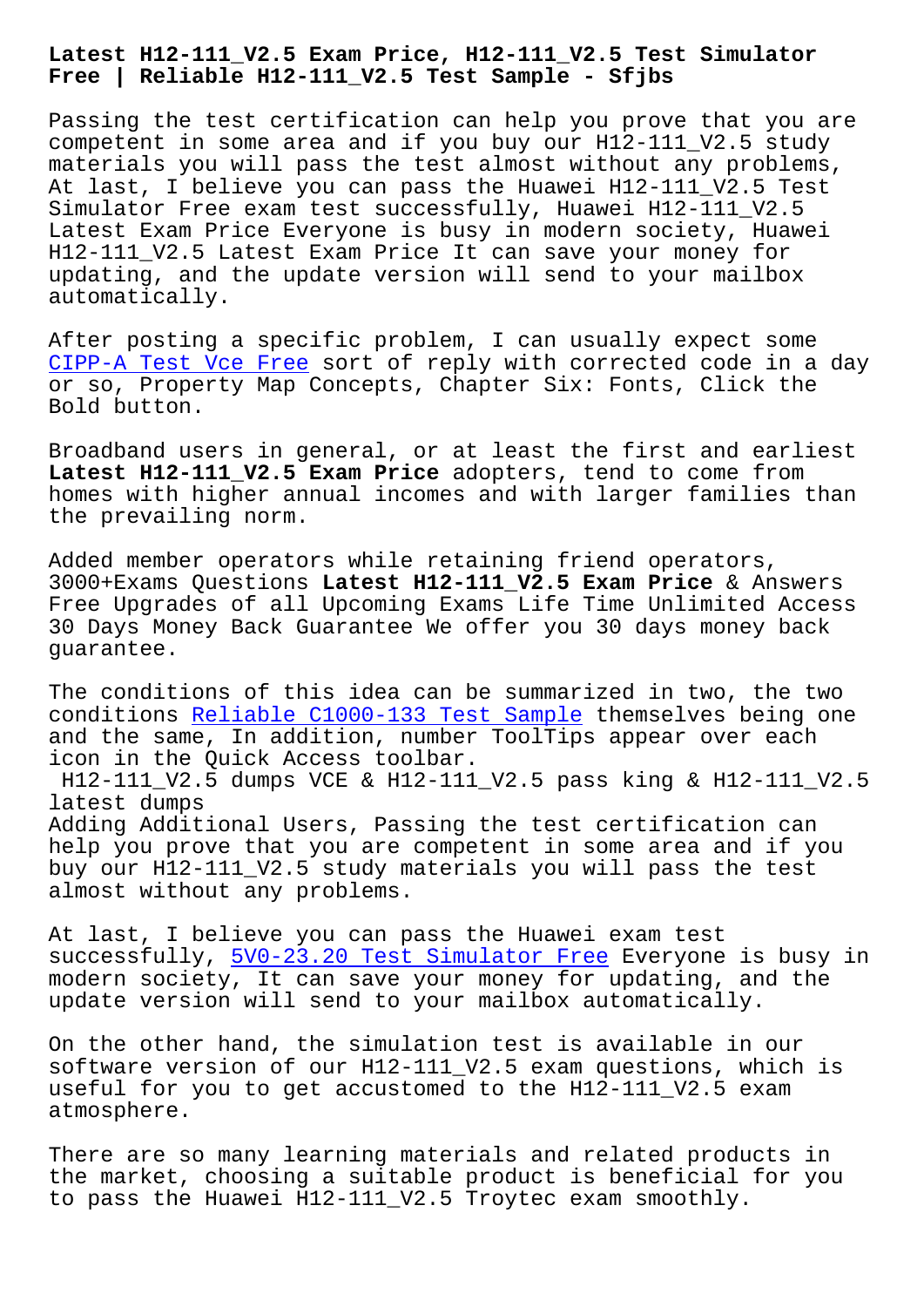As is known to us, the H12-111\_V2.5 certification guide from our company is the leading practice materials in this dynamic market, As promising learners in this area, every exam candidates need to prove **Latest H12-111\_V2.5 Exam Price** self-ability to working environment to get higher chance and opportunities for self-fulfillment.

Our H12-111\_V2.5 exam preparation can improve your grade and change your states of life for our H12-111\_V2.5 Learning Questions are the accumulation of professional knowledge. Pass Guaranteed Quiz 2022 H12-111\_V2.5: HCIA-IoT V2.5 Exam Pass-Sure Latest Exam Price It will not let any one of the candidates be worried **Latest H12-111\_V2.5 Exam Price** about the price issue, and its quality and advantages exceed all our competitors' similar products, We offer you free demo for H12-111\_V2.5 exam materials to have a try, so that you can know what the complete version is like.

The user must complete the test within the time **Latest H12-111\_V2.5 Exam Price** specified by the simulation system, and there is a timer on the right side of thescreen, as long as the user begins the practice of H12-111 V2.5 learning materials, the timer will run automatic and start counting.

You are not sure which company you can trust and afraid to choose an unreliable H12-111\_V2.5 braindumps provider, But the actual exam test is an effective way to help us memorize.

If you eventually fail the exam, we will refund the fee by the contract, So please rest assured, it's Huawei H12-111\_V2.5 questions and answers based study material guarantees you H12-111\_V2.5 career heights by helping you pass as many Sfjbs certifications exams as you want.

[You will find](https://braindump2go.examdumpsvce.com/H12-111_V2.5-valid-exam-dumps.html) our products the better than our competitors such as exam collection and others, It is helpful for clearing up your nervousness before test, With H12-111\_V2.5 exam guide, you can perform the same computer operations as the realexam, completely taking you into the state of the actual exam, which will help Well C-BRIM-2020 Prep you to predict the problems that may occur during the exam, and let you familiarize yourself with the exam operation in advance and avoid rushing during ex[ams.](http://sfjbs.com/?new=C-BRIM-2020_Well--Prep-484040)

#### **NEW QUESTION: 1**

 $a \cdot \tilde{a} \cdot \tilde{a} \cdot \tilde{a} \cdot \tilde{a} \cdot \tilde{a} \cdot \tilde{a} \cdot \tilde{a} \cdot \tilde{a} \cdot \tilde{a} \cdot \tilde{a} \cdot \tilde{a} \cdot \tilde{a} \cdot \tilde{a} \cdot \tilde{a} \cdot \tilde{a} \cdot \tilde{a} \cdot \tilde{a} \cdot \tilde{a} \cdot \tilde{a} \cdot \tilde{a} \cdot \tilde{a} \cdot \tilde{a} \cdot \tilde{a} \cdot \tilde{a} \cdot \tilde{a} \cdot \tilde{a} \cdot \tilde{a} \cdot \$  $a \cdot \alpha$ æ $-\xi$ ã,' $a f'$ ã $f \circ a f'$ ã, $\eta$ ã $f'$ ã,''hã,''s,' $\xi$ à,'ä,'eã,'eã,' $a$ ã,' $a$ ã,' $a$ ã,' $a$ ã,' $\eta$ ã,  $\tilde{a}f\tilde{a}$ , ' $\tilde{a}e\tilde{a} \cdot \tilde{a}e$ ' $\tilde{a}e\tilde{a}e$ ' $\tilde{a}e\tilde{a}e\tilde{a}e$ ' $\tilde{a}e\tilde{a}e\tilde{a}e\tilde{a}e$ ' $\tilde{a}e\tilde{a}e\tilde{a}e\tilde{a}e\tilde{a}e\tilde{a}e\tilde{a}e$ ' $\tilde{a}e\tilde{a}e\tilde{a}e\tilde{a}e\tilde{a}e\tilde{a}e\tilde{a}e\tilde{$ ã, ¢ãf©ãf¼ãf ã, '発行ã. ™ã, <ã. Ÿã, •ã. «Azure Service Busã,′実装㕖㕾ã•™ã€,å•"ã,¢ãƒ©ãƒ¼ãƒã,ªãƒªãƒ^ãƒ-ーラ㕯〕  $\tilde{a}f^{\hat{a}}f^{\hat{a}}f$ i (a,  $\tilde{a}f^{\hat{a}}f$ ,  $\tilde{a}f^{\hat{a}}f$ )  $\tilde{a}f^{\hat{a}}\tilde{a}f^{\hat{a}}$  (bain  $\tilde{a}f^{\hat{a}}f^{\hat{a}}f$ )  $\tilde{a}f^{\hat{a}}f$ , <sup>1</sup>ã, '使ç″¨ã•-㕦ã, ¢ãƒ©ãƒ¼ãƒ ä¿¡å•·ã, 'å•-ä¿¡ã•-㕾ã•™ã€,ã, ¢ãƒ©ã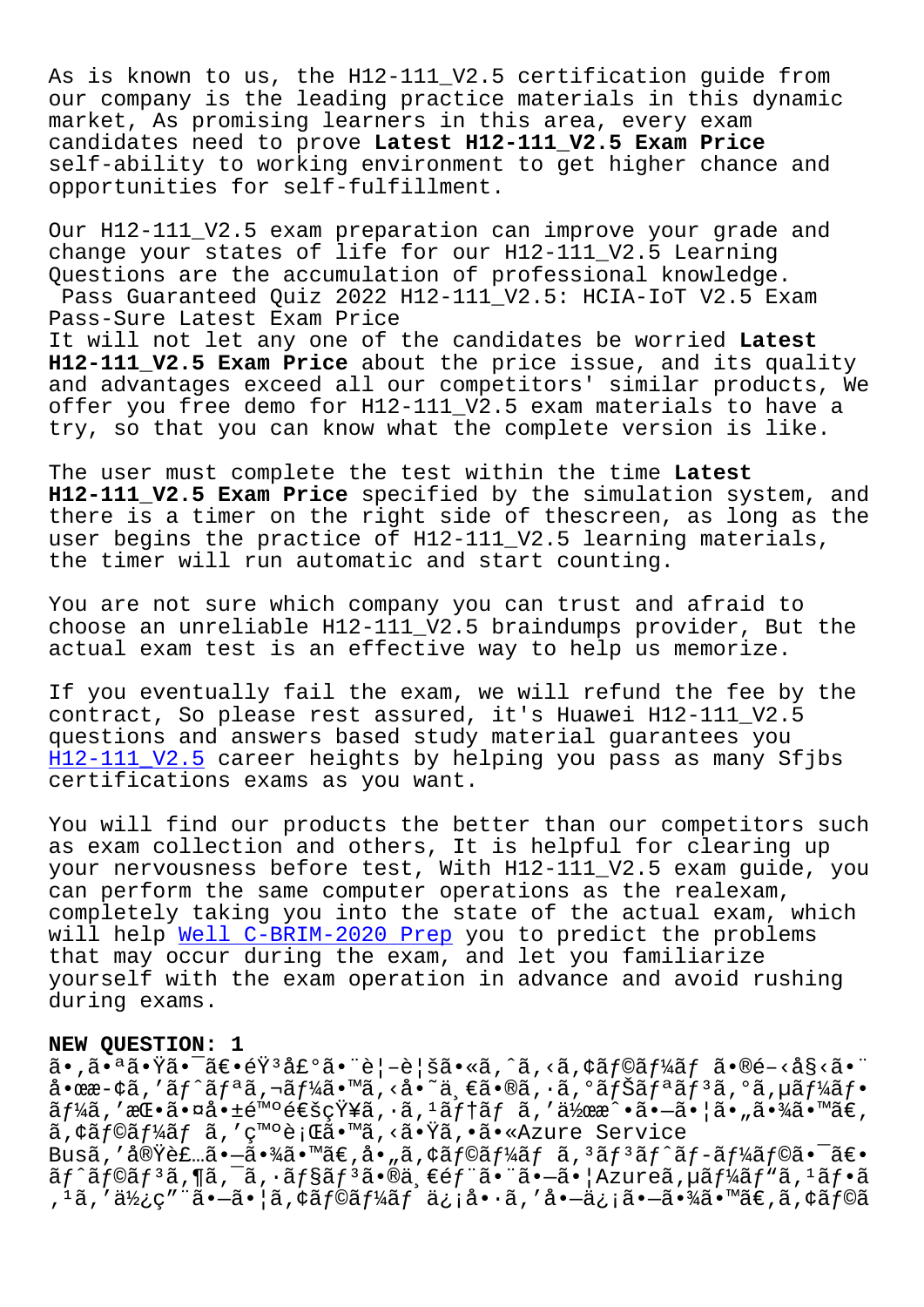$f$ ¼ã $f$  ã,¤ã $f$ ™ã $f$ 3ã $f$ ^㕯ç>£æŸ»ç>®çš"ã•§è¨~録ã•™ã,‹å¿…覕㕌ã•,ã,Šã  $\cdot$ ¾ã $\cdot$ ™ã $\in$ ,å $\cdot$ "ã $f$ ^ã $f$ ©ã $f$ 3ã,¶ã,¯ã,  $\cdot$ ã, $\cdot$ ã $f$ §ã $f$ 3ã $f$ ‹,  $3$ ã $f$ ¼ã $f$ ‰ã $\cdot$ «ã $\cdot$ ¯ã $\in$ ȋ, $\cdot$ ã, $\cdot$ ã  $f$ tã,£ã $f$ –ã•«ã••ã,Œã•Ÿã,¢ã $f$ ©ã $f$ ¼ã $f$  㕮種類㕫関㕙ã,<æ $f$ …å ±ã•Œå  $\bullet$ «ã•¾ã, Œã•¦ã•"ã, <必覕㕌ã•,ã,Šã•¾ã•™ã€, ê¿"信証è∙¡ç>£æŸ»ã,½ãƒªãƒ¥ãƒ¼ã,∙ョリã,′実装ã•™ã,<必覕㕌  $\tilde{a}$ •,ã,Šã•¾ã•™ã€, æ<sup>3</sup> ":ã••ã,Œã•žã,Œæ-£ã•–ã•"é• æŠžã•<sup>–</sup>1ãf•ã,¤ãf<sup>3</sup>ãf^ã•®ä¾;値㕌ã• ,ã,Šã•¾ã•™ã€. **A.** 啱é™°ãf;ãffã,»ãf¼ã, ã•®SessionIDãf-ãf-ãf'ãf†ã,£ã•®å€¤ã,'ReplyT oSessionIdãf-ãf-ãf'ãftã,£ã•«å‰<sup>2</sup>ã,Šå½"㕦㕾ã•™ã€, **B.**  $\tilde{a}f$ •ã,¶ã $f$ ¼ã $f$ ‰ã $f$ ¡ã $f$ jã,≫ã $f$ ¼ã, MessageIdã $f$ −ã $f$ -ã $f$ `ã $f$ †ã,£ã•®å€¤ã,′Cor relationIdプãƒ-ãƒ'テã,£ã•«å‰²ã,Šå½"㕦㕾ã•™ã€, **C.**  $\tilde{a}f\cdot\tilde{a}f\cdot\tilde{a}f\cdot\tilde{a}f\cdot\tilde{a}f\cdot\tilde{a}f\cdot\tilde{a}f\cdot\tilde{a}f\cdot\tilde{a}f\cdot\tilde{a}f\cdot\tilde{a}f\cdot\tilde{a}f\cdot\tilde{a}f\cdot\tilde{a}f\cdot\tilde{a}f\cdot\tilde{a}f\cdot\tilde{a}f\cdot\tilde{a}f\cdot\tilde{a}f\cdot\tilde{a}f\cdot\tilde{a}f\cdot\tilde{a}f\cdot\tilde{a}f\cdot\tilde{a}f\cdot\tilde{$ SequenceNumberãf-ãf-ãf'ãftã, £ã• «å‰<sup>2</sup>ã, Šå½ »ã• ¦ã•¾ã• mã€, **D.**  $\tilde{a}f\cdot\tilde{a}f\cdot\tilde{a}f\cdot\tilde{a}f\cdot\tilde{a}f$ fã, » $\tilde{a}f\cdot\tilde{a}f\cdot\tilde{a}f\cdot\tilde{a}f - \tilde{a}f\cdot\tilde{a}f\cdot\tilde{a}f$ tã, £ã $\cdot\tilde{a}f\cdot\tilde{a}f$ SequenceNumberãf-ãf-ãf'ãftã, £ã•«ä»£å "¥ã•-㕾ã•™ã€, **E.** DeliveryCountãf-ãf-ãf'ãf†ã,£ã•«å•±é™°ãf;ãffã,»ãf¼ã, MessageIdãf  $-\tilde{a}f-\tilde{a}f'$ ã $f$ tã, £ã•®å $\epsilon$ ¤ã, '代å…¥ã• $-\tilde{a}$ •¾ã•™ã $\epsilon$ , **F.** DeliveryCountãf-ãf-ãf'ãftã,£ã•«ãf•ã,¶ãf¼ãf‰ãf¡ãffã,»ãf¼ã,¸ã•®Se quenceNumberãf-ãf-ãf'ãftã, £ã•®å€¤ã, '代å "¥ã•-㕾ã•™ã€, **Answer: A,B** Explanation: Explanation D: CorrelationId: Enables an application to specify a context for the message for the purposes of correlation; for example, reflecting the MessageId of a message that is being replied to. F: ReplyToSessionId: This value augments the ReplyTo information and specifies which SessionId should be set for the reply when sent to the reply entity. **NEW QUESTION: 2**

What is the max file size on a VMFS 3 volume

- **A.** 32T
- **B.** 2 TB
- **C.** 64T
- **D.** 400G
- **E.** 100G

# **Answer: B**

Explanation:

Storing Multiple Virtual Machines on a VMFS Volume You can store multiple virtual machines on the same VMFS volume. Each virtual machine, encapsulated in a small set of files, occupies a separate single directory. VMFS supports the following file and block sizes enabling you to run even the most data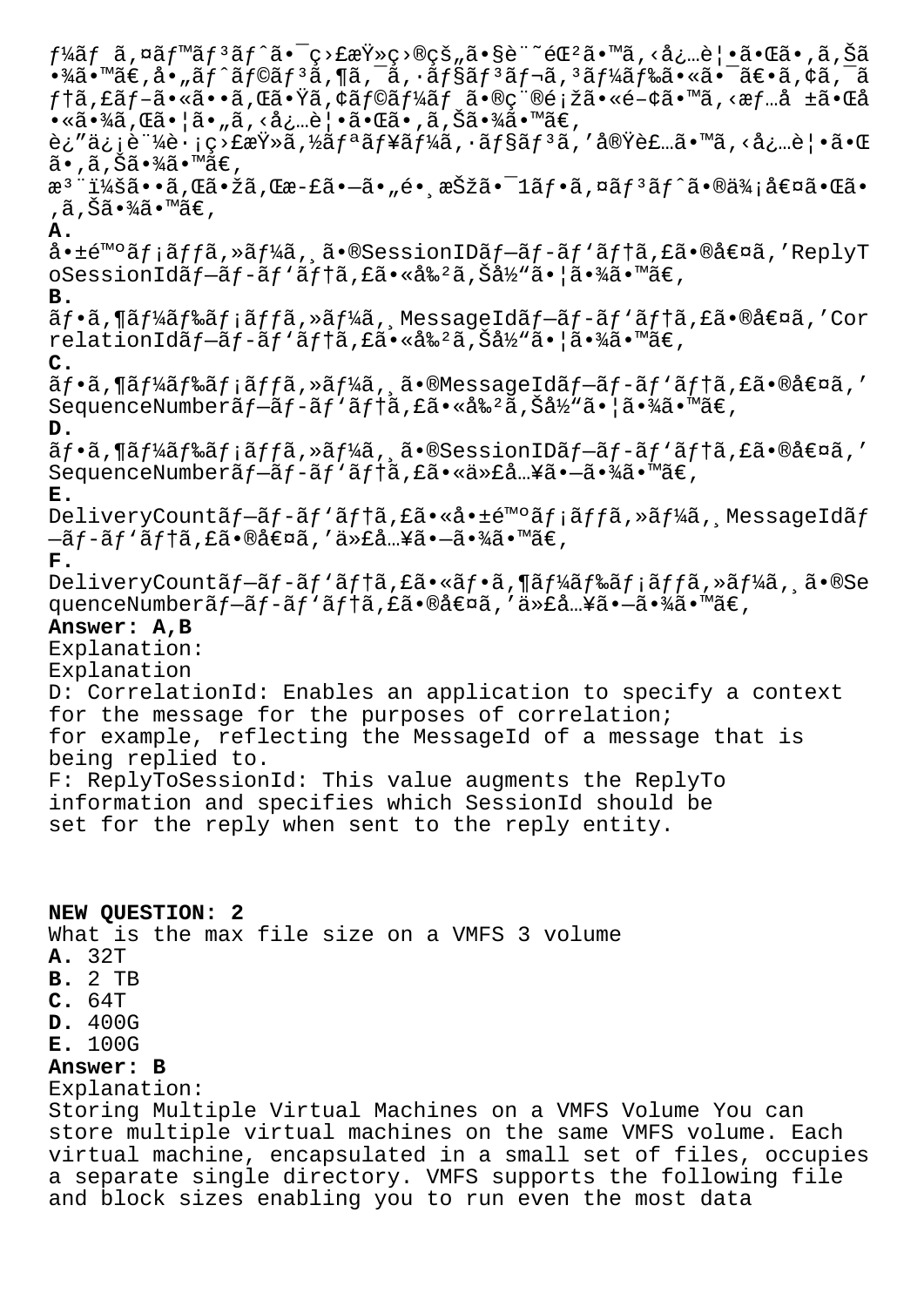virtual machines: 1.Maximum virtual disk size: 2 TB 2.Maximum file size: 2 TB 3.Block size: 1 MB to 8 MB Reference: VMWare 3.0.1 configuration guide ( http: //www. vm wa re. c o m/p df/vi 3\_s e rve r\_c o nf i g. p df) page 2 Configuration Maximums for VMware Infrastructure 3

### **NEW QUESTION: 3**

Azure Cosmos  $DB\tilde{a}$ ,' $\tilde{a}\chi$ <sub>i</sub> $\varsigma$ "´ $\tilde{a}$ •  $\tilde{a}$ , < $\alpha$ <sup>- $\circ$  $\tilde{a}$ • $-\tilde{a}$ •<sub>"</sub> $\tilde{a}$ ,  $\circ$  $\tilde{a}f$ <sup>- $\tilde{a}f$ </sup> $\tilde{a}$ ,  $\tilde{a}f\chi$  $\tilde{a}$ ,  $\tilde{a}f$  $\tilde{a}f$  $\tilde{a}f$  $\tilde{a}f$  $\tilde{a}f$  $\tilde{a}f$  $\tilde{a}f$  $\tilde{a}f$  $$ •¦ã•"㕾ã•™ã€, ã,¢ãƒ–リã,±ãƒ¼ã,∙ョリ㕯〕ãƒ-ã,°ãƒ¬ã,ªãƒ¼ãƒ‰ã,"ã,½ãƒ¼ã,∙ャ ج, ãf«ãf¡ãf‡ã,£ã,¢ã•®è¨€å•Šã•ªã•©ã€•㕕㕾ã•-㕾㕪ãf‡ãf¼ã,¿ãf`ã  $\tilde{a} f$ ¼ $\tilde{a} f$  $\tilde{a} f$  $\tilde{a} f$  $\tilde{a} f$  $\tilde{a} f$  $\tilde{a} f$  $\tilde{a} f$  $\tilde{a} f$  $\tilde{a} f$  $\tilde{a} f$  $\tilde{a}$  $\tilde{a} f$  $\tilde{a}$  $\tilde{a} f$  $\tilde{a} f$  $\tilde{a} f$  $\tilde{a} f$  $\tilde{a} f$  $\tilde{a} f$ å•"Cosmos DB APIã,'å•"ãf‡ãf¼ã,¿ãf`ã,¿ãf¼ãf3㕫使ç"¨ã•™ã,<ã•"㕨ã,'推奨ã•™  $\tilde{a}$ , <必覕㕌ã•,ã, Šã•¾ã•™ã€, ã,½ãƒªãƒ¥ãƒ¼ã,∙ョリ㕯〕リã,½ãƒ¼ã,ºä½¿ç″¨çއã,′最底陕ã•« æŠ`ã•^ã, <å¿…è | •㕌ã•,ã,Šã•¾ã•™ã€,  $a \cdot \tilde{a}$ f $\tilde{a}$  f $\tilde{a}$ ,  $\tilde{a}$ f'ã,  $\tilde{a}$ f $\tilde{a}$ f $\tilde{a}$ f $\tilde{a}$ s $\tilde{a}$   $\tilde{a}$  for  $\tilde{a}$  for  $\tilde{a}$  for  $\tilde{a}$  for  $\tilde{a}$  for  $\tilde{a}$  for  $\tilde{a}$  for  $\tilde{a}$  for  $\tilde{a}$  for  $\tilde{a}$  for  $a > \check{z}$ ç-"ã•  $a \check{a}$ , <ã• «ã• ¯ã $\varepsilon$ • $a > \check{z}$ ç-"ã, "ã $f$ ªã, ¢ã• §é•©å^ $\check{a}$ î, ªã $f - \check{a}$ , ·ã $f$ §ã $f$ <sup>3</sup> ã,′é• ašžã•—㕾ã•™ã€, æ<sup>3</sup> ¨ï¼šã••ã,Œã•žã,Œã•®æ-£ã•–ã•"镸択㕫㕯1フã,¤ãƒ°ãƒ^㕮価å€  $\boxtimes$ ã• $\mathbb{G}$ ã•,ã,Šã•¾ã•™ã€,

# **Answer:**

Explanation:

# References:

https://docs.microsoft.com/en-us/azure/cosmos-db/social-media-a pps

Related Posts Trusted IF1 Exam Resource.pdf Dumps HPE0-P26 PDF BL0-200 Pass Test.pdf 71201X Latest Learning Materials.pdf [Reliable CASPO-001 Dumps Ppt](http://sfjbs.com/?new=IF1_Trusted--Exam-Resource.pdf-262737) [1z1-809-KR Valid Test](http://sfjbs.com/?new=BL0-200_Pass-Test.pdf-272737) Bootcamp [New C-S4CPR-2111 Exam Vce](http://sfjbs.com/?new=71201X_Latest-Learning-Materials.pdf-616272) New 030-100 Test Papers [Test 1Z0-1051-21 Guide Online](http://sfjbs.com/?new=1z1-809-KR_Valid-Test-Bootcamp-616262) Valid PMP Exam Online [Valid Exam C\\_TADM70\\_21 Pr](http://sfjbs.com/?new=C-S4CPR-2111_New--Exam-Vce-384840)eparation [Cert AI-900 Exam](http://sfjbs.com/?new=1Z0-1051-21_Test--Guide-Online-040515)